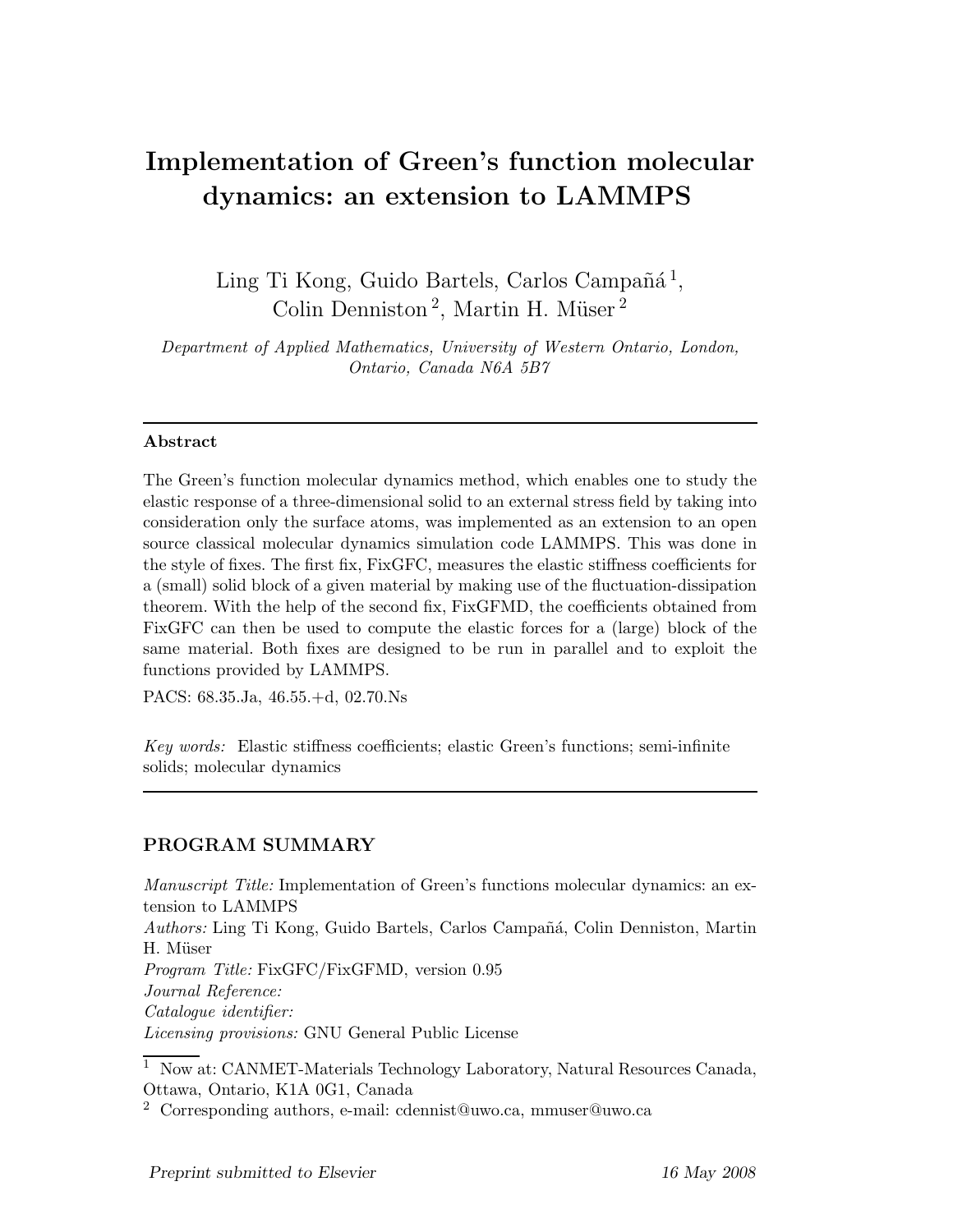Programming language: C++ Computer: All Operating system: Linux RAM: Depends on problem Number of processors used: 1 to N Supplementary material: LAMMPS 22 Jan 2008 version plus our fixes Keywords: elastic stiffness coefficients; Green's function; elastic semi-infinite solid; molecular dynamics PACS: 68.35.Ja, 46.55.+d, 02.70.Ns Classification: 7.7 Other Condensed Matter inc. Simulation of Liquids and Solids External routines/libraries: MPI, FFTW 2.1.5 Subprograms used: LAMMPS version 22 Jan 2008

## Nature of problem and solution method:

Using molecular dynamics to study elastically deforming solids imposes very high computational costs because portions of the solid far away from the interface or contact points need to be included in the simulation to reproduce the effects of long-range elastic deformations. Green's function molecular dynamics (GFMD) incorporates the full elastic response of semi-infinite solids so that only surface atoms have to be considered in molecular dynamics simulations, thus reducing the problem from three dimensions to two dimensions without compromising the physical essence of the problem.

### Restrictions:

The mean equilibrium positions of the GFMD surface atoms must be in a plane and be periodic in the plane, so that the Born-von Karman boundary condition can be used. In addition, only deformation within the harmonic regime is expected in the surface layer during Green's function molecular dynamics.

#### Running time:

FixGFC varies from minutes to days, depending on the system size, the numbers of processors used, and the complexity of the force field.

FixGFMD varies from seconds to days depending on the system size and numbers of processors used.

## References:

[1] C. Campañá and M. H. Müser, Phys. Rev. B  $74$ , 075420 (2006).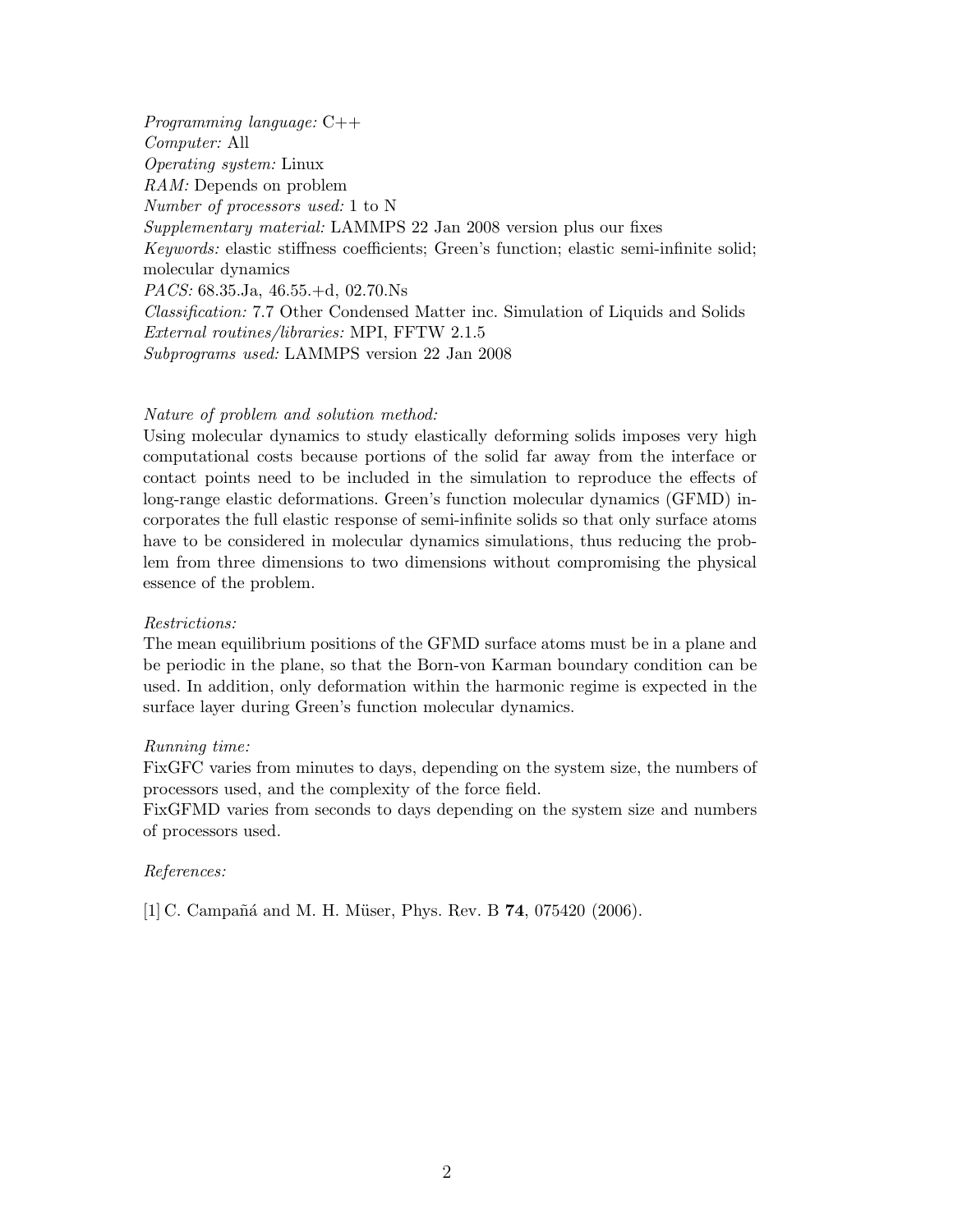## LONG WRITE-UP

#### 1 Introduction

Many physical processes that are commonly associated with an interface of an elastic solid can be strongly affected by long-range elastic deformation in the bulk of the solid. Examples include the contact mechanics or friction between elastically deformable bodies with rough surfaces [1–5]. In order to properly include the effect of long-range elastic deformation with molecular dynamics (MD) or related atomistic simulation techniques, it is typically necessary to have the linear size normal to the interface be as large as the largest length scale on which roughness can be found. In simulations, this is typically the linear lateral (direction parallel to the interface) size L of the interface. An allatom simulation of such large blocks would require significant computing time and memory, frequently making it unfeasible to study systems of meaningful size.

Green's function molecular dynamics (GFMD) [4] is a method that can reduce the computational cost significantly while remaining numerically accurate. The main idea behind GFMD is that all internal (harmonic) modes of an elastic body can be integrated out leading to effective interactions of those atoms whose degrees of freedom couple to an external force [6]. That is to say, one calculates renormalized interactions between surface atoms. Thus the full elastic response of semi-infinite solids is incorporated so that only the surface atoms have to be considered in molecular dynamics simulations.

We describe in this paper the physical background of Green's function molecular dynamics and present an implementation into a classic molecular dynamics simulation code LAMMPS [7–9], which is done in the style of fixes. In LAMMPS, a "fix" is any operation that is computed during a time step which alters some property of the system. Essentially everything that happens during a simulation besides potential force computation, neighbor list construction, and some forms of output, is a "fix" [9]. Our first fix, FixGFC, measures the elastic Green's functions, from which elastic stiffness coefficients are calculated by making use of the fluctuation-dissipation theorem. FixGFC is called at the end of each  $N'$ th time step (N to be specified by user) after equilibration has occurred. Our second fix, FixGFMD, first reads in the output produced in a previous run using FixGFC and then extrapolates the data to the appropriate system size during the initialization. It then computes the elastic forces inside an elastic manifold during each time step. FixGFMD is called after the computation of all other forces. As an alternative to reading in the elastic stiffness coefficients, FixGFMD can also make use of analytical solutions for simple cubic lattices with given spring couplings [10,11].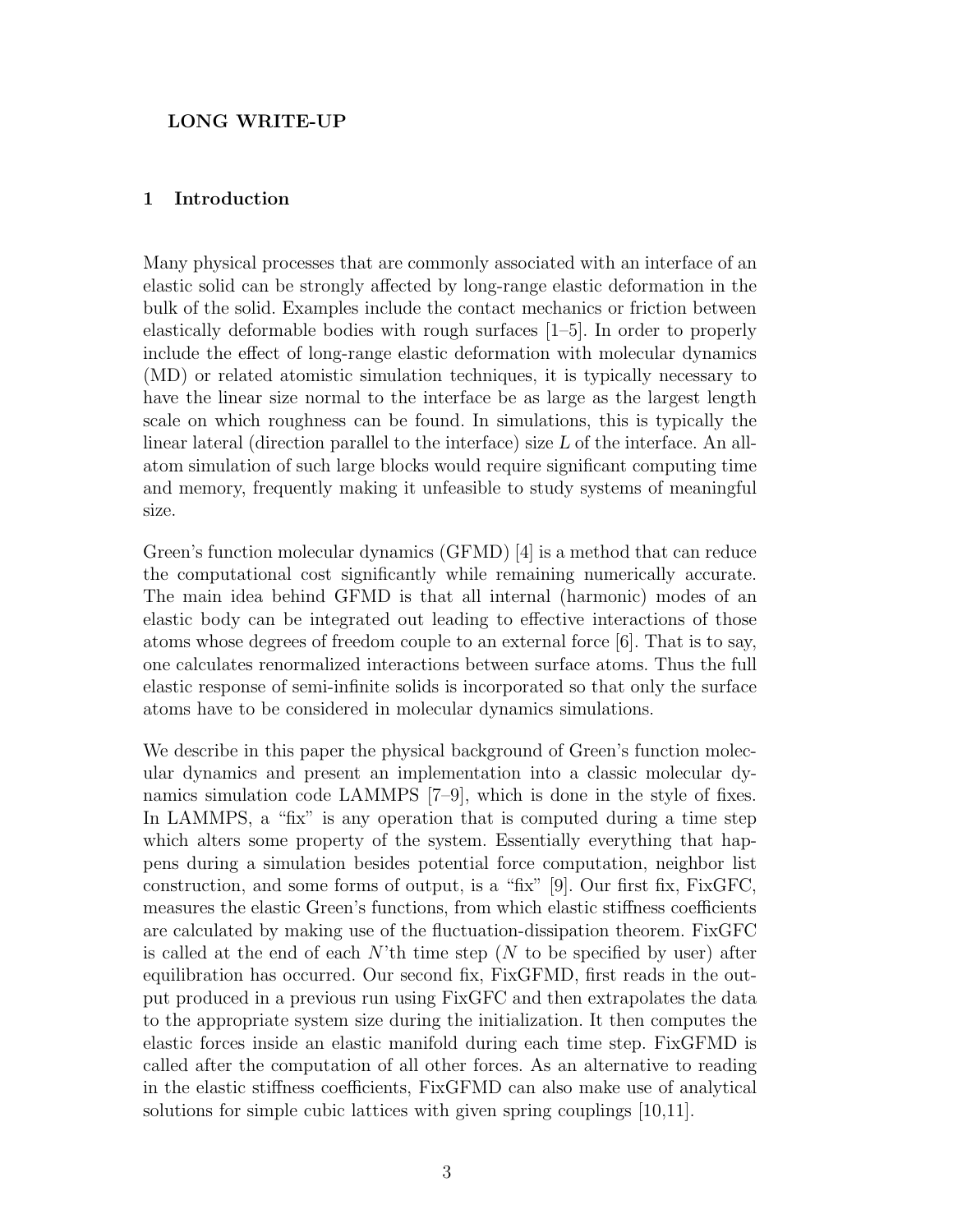In the remaining part of this paper, the GFMD methodology and its implementation into LAMMPS are sketched. Some technical issues are highlighted, which were not addressed in the original literature [4]. We also present some applications which we used to test our implementation of the fixes into LAMMPS.

#### 2 Theoretical background

In this section, the theoretical background behind GFMD will be reviewed. Some aspects of GFMD are presented in more detail in Ref. [4], in particular those pertaining to a sparse representation of the stiffness coefficients in the Brillouin zone. However, a more in depth derivation of the fluctuationdissipation relation we used will be given here. New technical issues arose while implementing GFMD into LAMMPS and while extending the methodology from simple Bravais lattices to lattices with basis. Those issues will be discussed in the next section.

Consider a system of bi-linearly coupled (harmonic) displacements  $\{u_i\}$ , whose potential energy  $V$  is given by

$$
V = \sum_{i,j} \frac{1}{2} \phi_{ij} u_i u_j,\tag{1}
$$

where  $\phi_{ij} = \phi_{ji}$ . The Green's function coefficients are defined as the second moments of the displacements,

$$
\mathbf{G}_{ij} = \beta \langle u_i u_j \rangle, \tag{2}
$$

where  $\beta = 1/k_B T$  and  $\langle \cdots \rangle$  denotes the ensemble average. In thermal equilibrium, the distribution of  $\{u_i\}$  will follow Boltzmann statistics. Thus the probability to find a given configuration  $\{u_i\}$  will be proportional to  $\exp(-\beta V)$ and

$$
\mathbf{G}_{ij} = \frac{\beta}{Z(\beta)} \int du_1 \cdots du_N u_i u_j e^{-\beta V}, \tag{3}
$$

where  $Z(\beta) = \int du_1 \cdots du_N e^{-\beta V}$  is the partition function. By expressing  $u_i$  in terms of the eigenvectors of the  $\Phi$  matrix (the matrix whose components are  $\phi_{ij}$ , one can easily show [12] that the second moments of the displacements  $u_i$  (Green's function coefficients  $G_{ij}$ ) satisfy

$$
\mathbf{G}_{ij} = \beta \langle u_i u_j \rangle = [\mathbf{\Phi}^{-1}]_{ij}.
$$
 (4)

The equivalent relation in reciprocal space is derived at the end of this section. Thus Eq. 4 provides a feasible way to accurately construct the  $\Phi$  matrix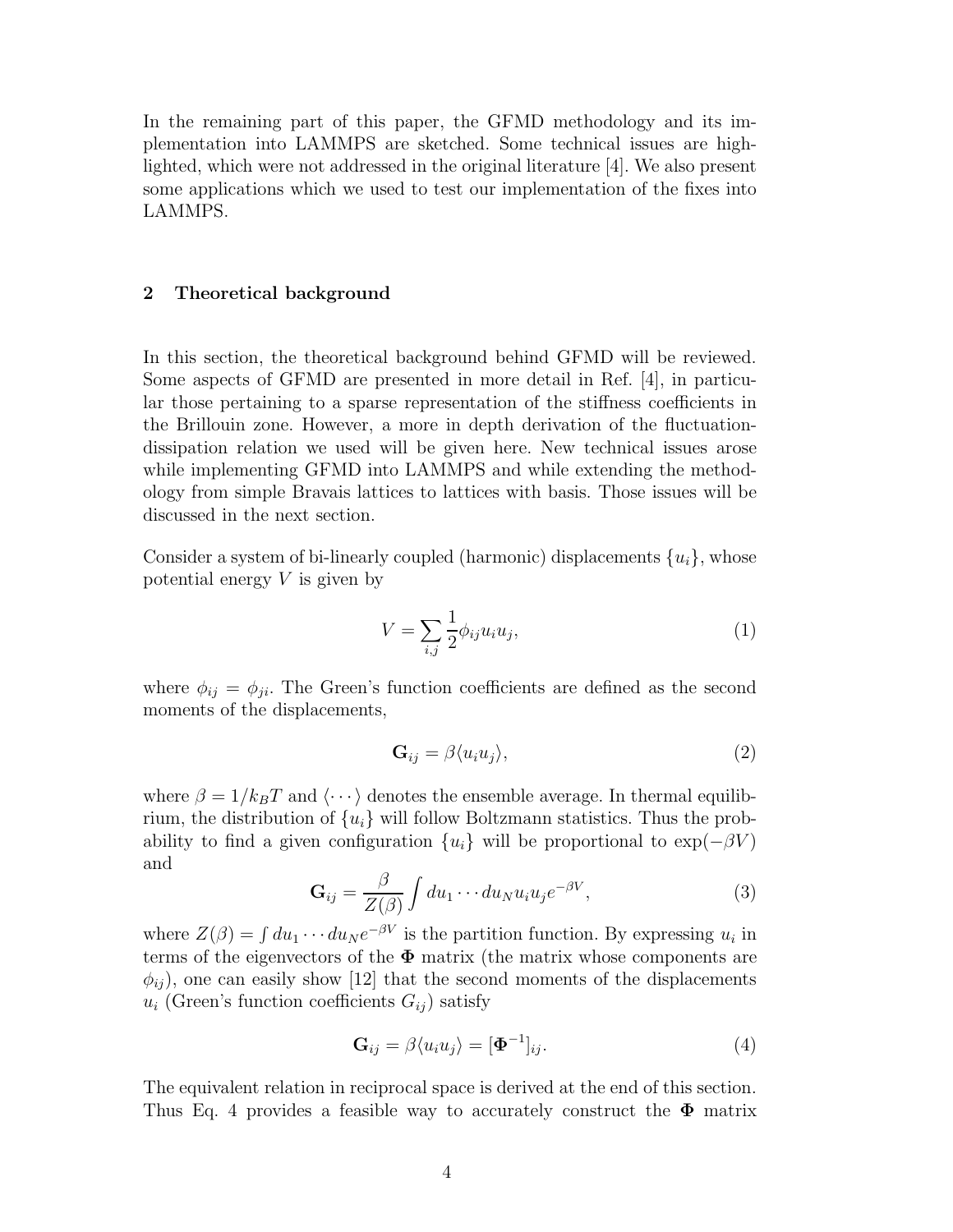provided that a sufficiently large number of independent observations of  $\{u_i\}$ in thermal equilibrium are known.

For harmonic system, the integrand of the partition function  $Z(\beta)$  is a highdimensional Gaussian distribution. Integrating out individual degrees of freedom will leave the Boltzmann factor of the remaining terms in a Gaussian form

$$
\int du_n e^{-\beta V} \propto e^{-\beta V'},\tag{5}
$$

where  $V'=\frac{1}{2}$  $\frac{1}{2} \sum_{i \neq n, j \neq n} \tilde{\phi}_{ij} u_i u_j$  and  $\tilde{\phi}_{ij} = \phi_{ij} - \phi_{in} \phi_{jn} / \phi_{nn}$ . V' and  $\tilde{\phi}_{ij}$  are the effective renormalized potential energy and spring constants, respectively. In this fashion, all degrees of freedom that do not couple directly to any external force can be eliminated. In the given context of a semi-infinite elastic solid in contact with an adsorbate or a substrate, it will be reasonable to assume that only the first layer interacts with the adsorbate and/or substrate, respectively. The effect of all other layers can be incorporated in the single Green's function layer.

The procedure described above to eliminate harmonic degrees of freedom applies to periodic and non-periodic systems alike. However, the method is better suited for periodic systems due to their translational invariance, which allows for a sparse representation of the effective interactions, i.e., instead of calculating the effective spring constants between individual surface atoms in real space, it is more efficient to assess them in reciprocal space. This is because modes with different wave vectors do not couple with each other in periodic systems with harmonic degrees of freedom. If  $\mathbf{u}_n$  is the displacement vector of atom *n* with mean equilibrium position  $\mathbf{R}_n^0$  in real space, its Fourier transform is defined as

$$
\widetilde{\mathbf{u}}(\mathbf{q}) = \frac{1}{\sqrt{N}} \sum_{n} \mathbf{u}_{n} \exp(-i\mathbf{q} \mathbf{R}_{n}^{0}).
$$
\n(6)

The spring constant matrix in reciprocal space  $\tilde{\Phi}$  would be reconstructed according to Eq. 4 as

$$
\tilde{\Phi}_{\alpha\beta}(\mathbf{q}) = [\tilde{\mathbf{G}}^{-1}(\mathbf{q})]_{\alpha\beta},\tag{7}
$$

where the Green's function in reciprocal space reads

$$
\tilde{\mathbf{G}}_{\alpha\beta}(\mathbf{q}) = \frac{1}{k_B T} \langle \tilde{\mathbf{u}}_{\alpha}(\mathbf{q}) \tilde{\mathbf{u}}_{\beta}^*(\mathbf{q}) \rangle. \tag{8}
$$

Here "<sup>\*\*</sup>" denotes the complex conjugate. Thus, for three-dimensional simple crystals with  $N$  atoms in the interface, one only has to acquire and diagonalize N matrices each having dimension  $3 \times 3$ , instead of accumulating and diagonalizing one large  $3N \times 3N$  Green's function matrix.

Once the  $\tilde{\Phi}$  matrix has been obtained, the elastic force on atoms in the Green's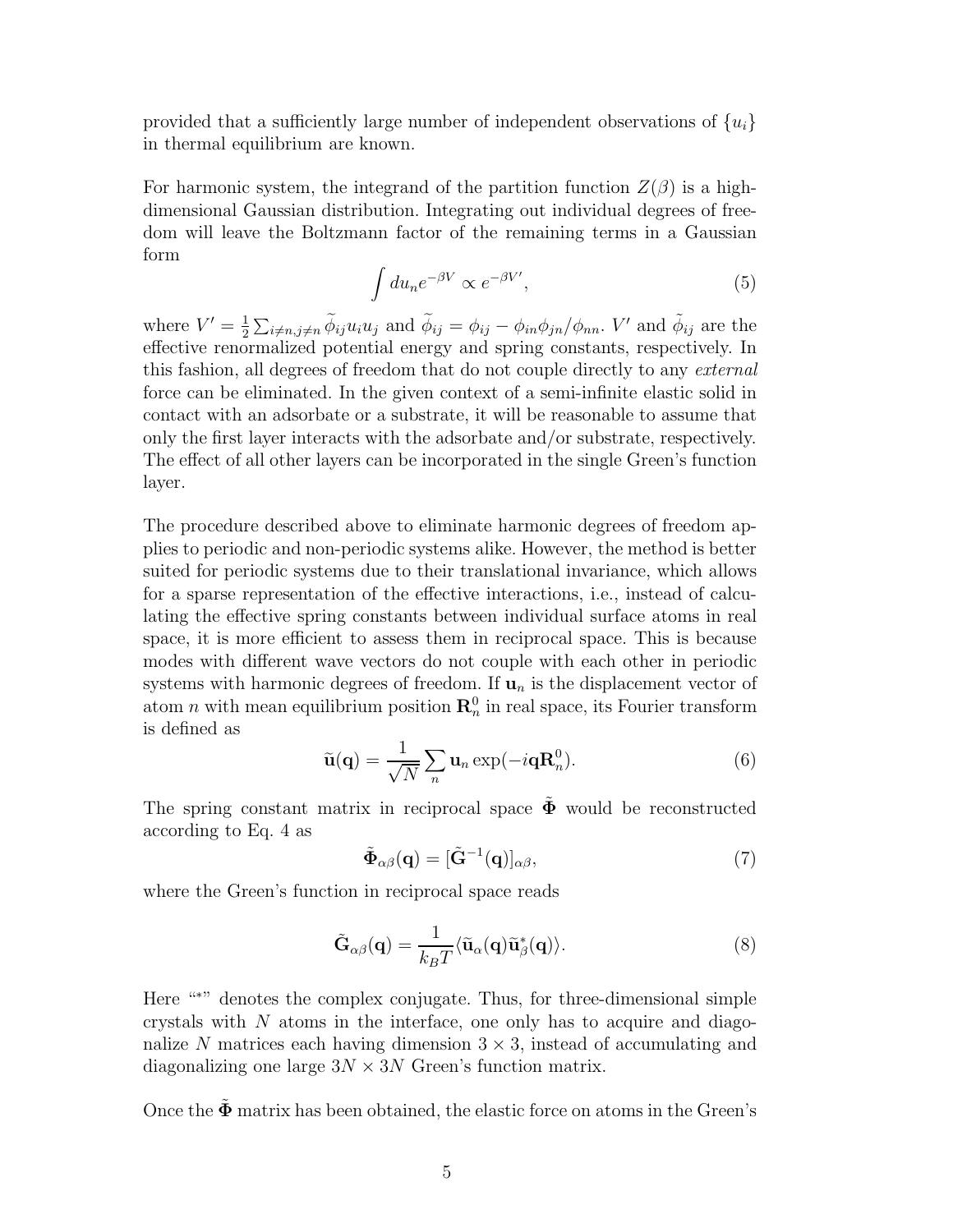function layer can be readily obtained by

$$
\widetilde{\mathbf{f}}_{\alpha}(\mathbf{q}) = -\sum_{\beta} \widetilde{\mathbf{\Phi}}_{\alpha\beta}(\mathbf{q}) \widetilde{\mathbf{u}}_{\beta}(\mathbf{q}), \qquad (9)
$$

where  $\tilde{\mathbf{u}}_{\alpha}(\mathbf{q})$  is the  $\alpha$  component of the displacement field expressed in reciprocal space defined in Eq. 6. By transforming  $f_{\alpha}(q)$  back into the real space, one will obtain the corresponding elastic force  $f(r)$  in real space.

While we do not consider deviations from perfect crystallinity here, we would like to mention that it will be possible to conduct simulations with local inhomogeneities by using Green's functions reflecting the long-wavelength behavior plus local perturbations, which would need to be augmented by local interactions. Algorithms have been developed for instance in the context of lattice cavities in Ref. [13].

In the remainder of this section, we will derive the fluctuation-dissipation relation which forms the basis for our approach. Consider a crystal in which the (effective) interaction potential between atoms is given by

$$
V = \frac{1}{2} \sum_{n,n'} \sum_{\alpha,\alpha'} \Phi_{n,n'}^{\alpha,\alpha'} u_{n,\alpha} u_{n',\alpha'}.
$$
 (10)

Here *n* enumerates the elementary cells and  $\alpha$  the Cartesian coordinates of the atoms contained in an elementary cell. For periodic systems, the (renormalized) force constants  $\Phi_{n,n'}^{\alpha,\alpha'}$  only depend on the relative vector  $\Delta \mathbf{R}_{n,n'}^0 =$  $\mathbf{R}^0_n - \mathbf{R}^0_{n^\prime}.$ 

Using the definition of the Fourier transform in Eq. 6 for the displacements, one can substitute  $u_{n\alpha}$  with  $\sum_{\mathbf{q}} \tilde{u}_{\alpha}(\mathbf{q}) \exp(i\mathbf{q}\mathbf{R}_n^0)/\sqrt{N}$  and thus,

$$
V = \frac{1}{2N} \sum_{\mathbf{q}, \mathbf{q'} \alpha, \alpha'} \tilde{u}_{\alpha'}^* (\mathbf{q'}) \tilde{u}_{\alpha} (\mathbf{q}) \underbrace{\sum_{n} e^{i(\mathbf{q} - \mathbf{q'}) \mathbf{R}_n^0}}_{N \delta_{\mathbf{q}, \mathbf{q'}}} \underbrace{\sum_{n} \Phi_{n, n'}^{\alpha, \alpha'} e^{-i\mathbf{q'} \Delta \mathbf{R}_{n, n'}^0}}_{\tilde{\Phi}_{\alpha \alpha'} (\mathbf{q'})}
$$
(11)  

$$
= \frac{1}{2} \sum_{\mathbf{q}} \sum_{\alpha, \alpha'} \tilde{u}_{\alpha} (\mathbf{q}) \tilde{\Phi}_{\alpha, \alpha'} (\mathbf{q}) \tilde{u}_{\alpha'}^* (\mathbf{q}).
$$
(12)

Inserting identities in the form of  $\delta_{\alpha\beta} = \sum_{\gamma} U_{\alpha\gamma} U_{\gamma\beta}^*$ , where the  $U_{\alpha\gamma}$  is the  $\alpha\gamma$ components of a unitary matrix, one can rewrite Eq. 12 as

$$
V = \frac{1}{2} \sum_{\mathbf{q}} \underbrace{\tilde{u}_{\beta}(\mathbf{q}) U_{\beta\gamma}}_{\hat{u}_{\gamma}(\mathbf{q})} \underbrace{U_{\gamma\alpha}^{*} \tilde{\Phi}_{\alpha\alpha'}(\mathbf{q}) U_{\alpha'\gamma'}}_{\hat{\Phi}_{\gamma\gamma'}} \underbrace{U_{\gamma'\beta'}^{*} \tilde{u}_{\alpha}^{*}(\mathbf{q})}_{\hat{u}_{\gamma'}^{*}(\mathbf{q})}
$$
(13)

where we have assumed the summation convention in Greek indices. Now assume that U represents the unitary transformation that diagonalizes the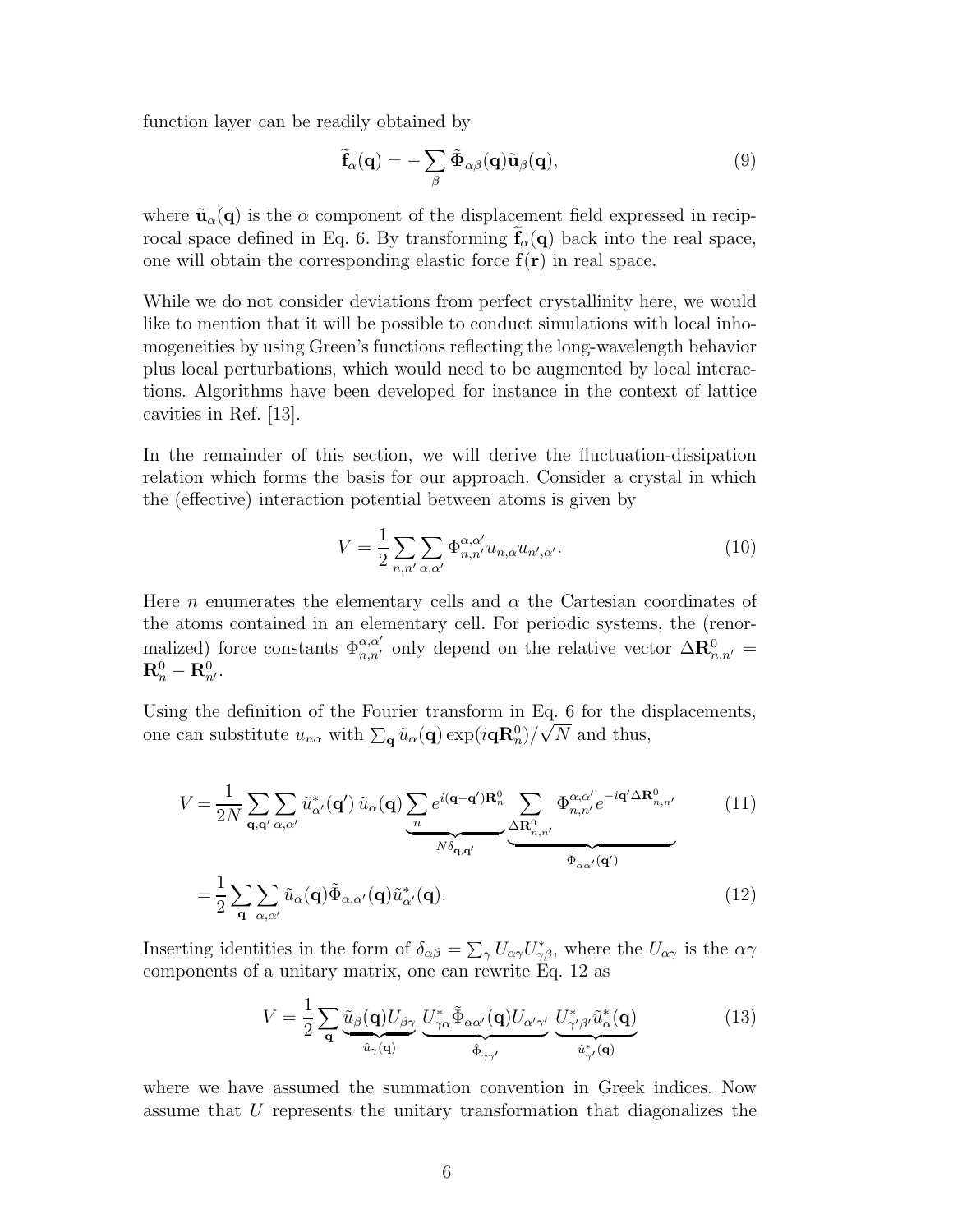$\Phi$  matrix so that the components of  $\hat{u}$  can be interpreted as independent eigenmodes. (This transformation exists because  $\Phi$  is a symmetric positive definite matrix;  $\Phi$  at  $\Gamma$  point is special, it may have zero eigenvalues but is still symmetric.) Consequently, the equipartition theorem applies for each component in  $\hat{u}_{\gamma}$  and thus,

$$
k_B T \left[ \hat{\Phi}^{-1} \right]_{\alpha \alpha'} = \langle \hat{u}_{\alpha} (\mathbf{q}) \hat{u}_{\alpha'}^* (\mathbf{q}) \rangle \tag{14}
$$

Setting  $\hat{G}_{\alpha\alpha'} = \left[\hat{\Phi}^{-1}\right]$  $\alpha$ <sup>'</sup> and transforming back into the original coordinate system yields

$$
\tilde{G}_{\alpha\alpha'} = \frac{1}{k_B T} \left\langle \tilde{u}_{\alpha}(\mathbf{q}) \tilde{u}_{\alpha'}^*(\mathbf{q}) \right\rangle.
$$
 (15)

Note that Eq. 15 differs from the related Eq. 13 in reference [4], where a typo was made by placing the complex conjugate sign over the first term on the right-hand side. The error seems irrelevant for systems without basis, however, when the index  $\alpha$  runs over the Cartesian components of more than one atom, the difference becomes noticeable.

In practice, it is easier to measure absolute atomic positions rather than displacements. As is seen in Eq. 8, the measurement of the Green's functions requires the evaluation of the atomic displacement,  $\tilde{u}_{\alpha}(\mathbf{q}) = \tilde{R}_{\alpha}(\mathbf{q}) - \tilde{R}_{\alpha}^{0}(\mathbf{q}),$ where  $\tilde{R}_{\alpha}(\mathbf{q})$  is the instantaneous position of surface atoms in the reciprocal space, and  $\tilde{R}^0_\alpha(\mathbf{q})$  is the corresponding mean equilibrium position, which satisfies

$$
\tilde{R}^0_\alpha(\mathbf{q}) = \langle \tilde{R}_\alpha(\mathbf{q}) \rangle.
$$
 (16)

Consequently, the Green's function in Eq. 8 could then be expanded as

$$
\tilde{\mathbf{G}}_{\alpha,\beta}(\mathbf{q}) = \langle \tilde{u}_{\alpha}(\mathbf{q})\tilde{u}_{\beta}^{*}(\mathbf{q}) \rangle \n= \langle [\tilde{R}_{\alpha}(\mathbf{q}) - \tilde{R}_{\alpha}^{0}(\mathbf{q})] | [\tilde{R}_{\beta}(\mathbf{q}) - \tilde{R}_{\beta}^{0}(\mathbf{q})]^{*} \rangle \n= \langle \tilde{R}_{\alpha}(\mathbf{q})\tilde{R}_{\beta}^{*}(\mathbf{q}) \rangle - \langle \tilde{R}_{\alpha}(\mathbf{q}) \rangle \tilde{R}_{\beta}^{0*}(\mathbf{q}) \n- \tilde{R}_{\alpha}^{0}(\mathbf{q}) \langle \tilde{R}_{\beta}^{*}(\mathbf{q}) \rangle + \tilde{R}_{\alpha}^{0}(\mathbf{q})\tilde{R}_{\beta}^{0*}(\mathbf{q}) \n= \langle \tilde{R}_{\alpha}(\mathbf{q})\tilde{R}_{\beta}^{*}(\mathbf{q}) \rangle - \tilde{R}_{\alpha}^{0}(\mathbf{q})\tilde{R}_{\beta}^{0*}(\mathbf{q}) \n= \langle \tilde{R}_{\alpha}(\mathbf{q})\tilde{R}_{\beta}^{*}(\mathbf{q}) \rangle - \langle \tilde{R}_{\alpha}(\mathbf{q}) \rangle \langle \tilde{R}_{\beta}^{*}(\mathbf{q}) \rangle.
$$
\n(17)

Thus by replacing  $\langle \tilde{u}_{\alpha}(\mathbf{q})\tilde{u}_{\beta}^*(\mathbf{q})\rangle$  with  $\langle \tilde{R}_{\alpha}(\mathbf{q})\tilde{R}_{\beta}^*(\mathbf{q})\rangle - \langle \tilde{R}_{\alpha}(\mathbf{q})\rangle \langle \tilde{R}_{\beta}^*(\mathbf{q})\rangle$ , the instantaneous positions are evaluated rather than the displacements. This also reduces roundoff errors, aided by the fact that  $\langle \tilde{R}_{\alpha}(\mathbf{q}) \rangle$  is expected to be zero in equilibrium for  $q \neq 0$ .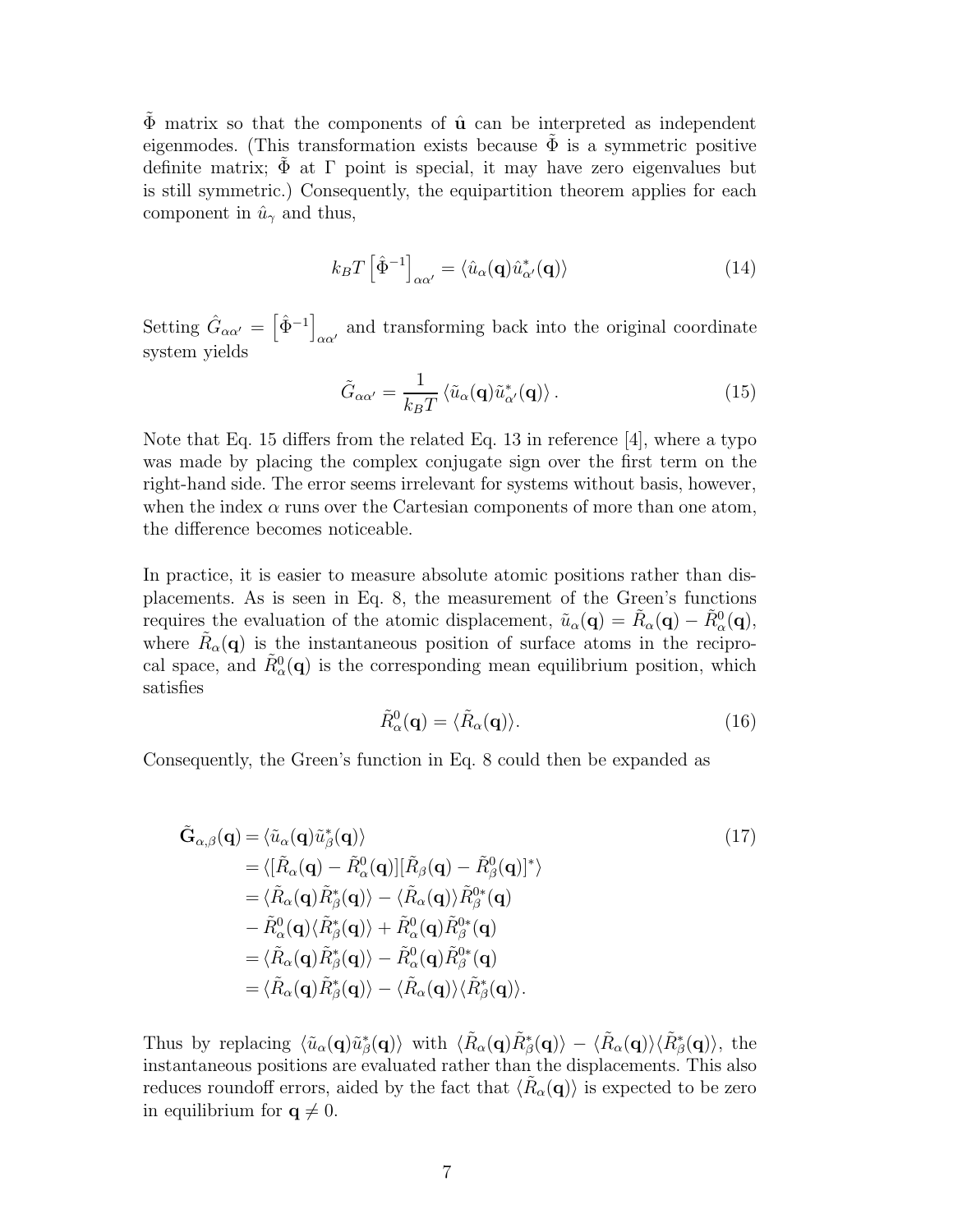#### 3 Notes on implementation and technical issues

In this section, a few technical issues will be discussed, which arose while implementing the GFMD method into the open source package LAMMPS [7– 9]. The main points are related to (i) what procedure is done in which fix, (ii) how to deal with lattices with basis, (iii) how to deal with non-orthorhombic lattice, (iv) how to reduce finite-size and anharmonic effects, (v) and how to interpolate the stiffness coefficients from small systems to large systems.

#### 3.1 FixGFC and FixGFMD

The measurement of effective elastic stiffness coefficients based on the fluctuationdissipation theorem was realized in FixGFC. It takes the instantaneous positions of surface atoms in the equilibrated system, and transforms them into reciprocal space to get the Green's functions. After every given number of measurements, the elastic stiffness coefficients are calculated and written to a binary file as well as a text log file.

The FixGFMD, however, does the real job for Green's function molecular dynamics. It reproduces the effective elastic force on a single layer of atoms from the bulk material that has now be integrated out, by utilizing the effective elastic stiffness coefficients — either read from the binary file produced in FixGFC or calculated from the analytic solutions for simple cubic systems [10,11]. At each time step, it computes the displacements  $\mathbf{u}(\mathbf{r})$  of all atoms in the manifold and transforms them into the reciprocal space yielding  $\tilde{u}(q)$ , and multiplies  $\tilde{u}(q)$  by the  $\tilde{\Phi}$  matrix, the resultant elastic force in reciprocal space  $f(q)$  is then transformed back into the real space and added to the corresponding atoms in the manifold.

In both fixes, the Fourier transformations are realized by calling subroutines from FFTW 2.1.5 (http://www.fftw.org) The FFTW libraries are therefore required when compiling LAMMPS together with current extensions.

#### 3.2 Lattices with basis

When dealing with a non-primitive lattice, i.e., a lattice with basis, one simply extends the indices  $\alpha$  in  $\mathbf{u}_{\alpha}$  (and therefore  $\tilde{\mathbf{G}}_{\alpha\beta}$ ,  $\tilde{\mathbf{\Phi}}_{\alpha\beta}$  and so on) to  $k\alpha$ , where k runs over all atoms in the unit cell. For a lattice with basis, one may be tempted to generalize the kernel of the Fourier transformation in Eq. 6 from  $\exp(-i \mathbf{q} \mathbf{R}_n^0)$  to  $\exp(-i \mathbf{q} \mathbf{R}_{n,k}^0)$ , where  $\mathbf{R}_{n,k}^0$  is the equilibrium position of the  $k<sup>th</sup>$  atom in the n'th cell. Doing this would result in new transformation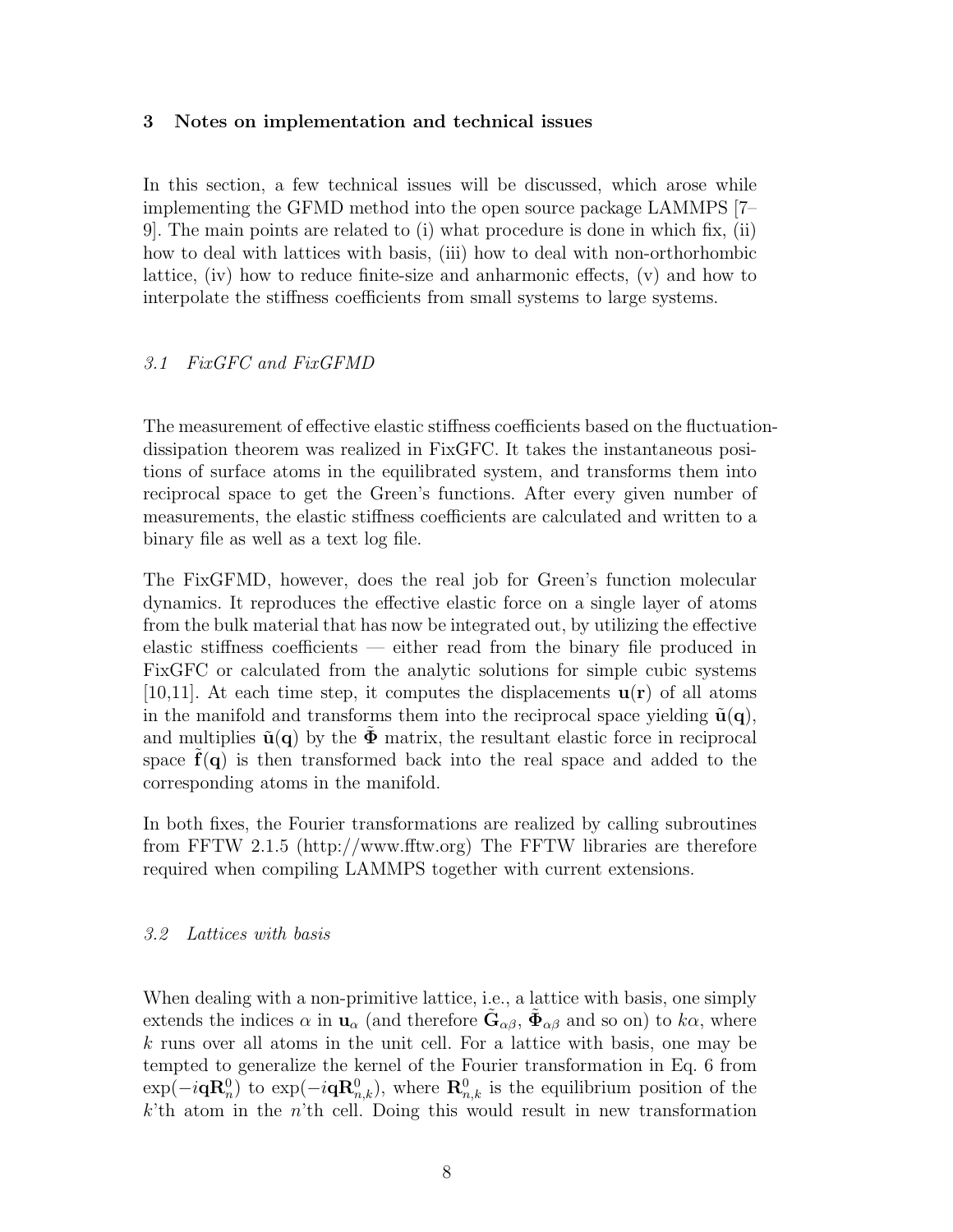matrices and new force constant matrices in reciprocal space, but yielding exactly the same elastic force during Green's function molecular dynamics. Consequently although this procedure is legitimate, it introduces unnecessary extra floating point operations during the execution of the code. We therefore recommend the kernel ussing  $\exp(-i\mathbf{q}\mathbf{R}_n^0)$ , as in Eq. 6.

#### 3.3 Non-orthorhombic lattices

The use of non-orthorhombic lattices may invoke difficulties regarding periodic boundary conditions. As an example, consider a triclinic solid placed into an orthorhombic simulation cell, as shown in Fig. 1. As is clear from the figure, triclinic solids may lead to skewed periodic boundary conditions. As a consequence, one risks having inconsistent periodic-boundary conditions for the solid and its FFT representation.



Fig. 1. (Color online.) Demonstration of potential difficulties associated with periodic boundary conditions. If the solid has a non-orthorhombic lattice (dotted, blue line) and is then placed into an orthorhombic simulation cell (solid, red line) in which the periodic boundary conditions are expressed in terms of that (red) cell, the periodicity of the FFT representation (same as the original non-orthorhombic (blue) lattice) would be different from the one imposed during MD (red orthorhombic cell).

Such inconsistency in periodicity would make the resultant elastic force incorrect during GFMD when an external force is applied to the GFMD manifold. For example, the periodicity of simulation box (the orthorhombic cell) would require that forces on atom A and its image  $A'$  be the same, while the FFT representation would require  $A$  and  $A''$  to share the same force. As a result, the force on  $A'$  and  $A''$  would be wrong, except in very special circumstances.

The solution to this problem is to simply adopt non-orthorhombic geometry for everything in the simulation (for example, by specifying a non-orthorhombic box when data is read in in LAMMPS) instead of placing it into an orthorhombic box. Thus the periodicity in the simulation cell and its FFT representation will be the same.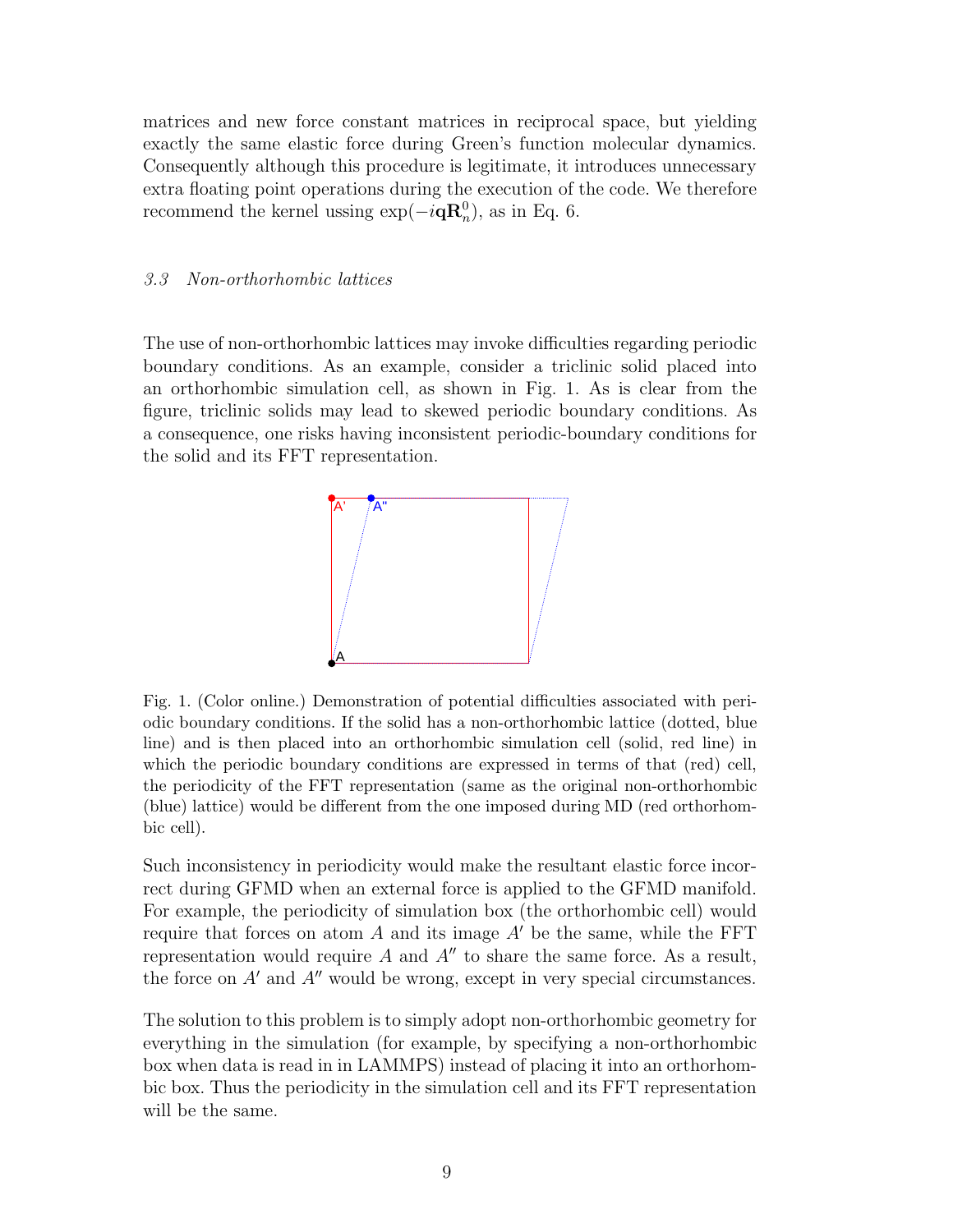#### 3.4 Finite size and anharmonic effects

The system size dependence of the measured elastic stiffness coefficients is another crucial issue that requires special attention. The finite size effect is mainly observed on effective elastic stiffness coefficients at the Γ-point, in that the eigenvalues corresponding to translational motions (acoustic eigenvalues) of the  $\Phi$  matrix at  $\Gamma$  (i.e.,  $\mathbf{q} = 0$ ) are of finite values instead of zero. Generally these finite values decrease as the system size increases. As a result, the finite size effect stiffens the measured  $\Phi(\Gamma)$ .

Such "stiffening" is not expected since translational motions do not introduce internal interactions. To eliminate/reduce this finite size effect one could, of course, measure the effective elastic stiffness coefficients with a large enough simulation cell. However, it is neither efficient nor necessary. Instead, we prefer to adopt an alternative way that will reduce the finite size effect satisfactorily. First, the eigenvalues  $\Lambda$  and the corresponding eigenvectors Q of the measured  $\Phi(\Gamma)$  are computed. Second, the acoustic eigenvalues are set to zero (in practice, in order to avoid numerical problems, they are divided by  $10<sup>8</sup>$  for systems with basis), while the remaining ones are kept untouched, yielding  $\Lambda$ . Finally, the original  $\tilde{\Phi}(\Gamma)$  is replaced by  $\tilde{\Phi}' = \mathbf{Q} \tilde{\Lambda} \mathbf{Q}^{-1}$ . In effect, such treatment actually resets  $\tilde{\Phi}(\Gamma)$  to be zero for systems without a basis while modifies the elements of  $\Phi(\Gamma)$  slightly for system with a basis, making its acoustic eigenvalues close to zero, thus eliminating the finite size effect significantly.

Opposing the finite size effect, the anharmonic effect softens the measured  $\Phi$  at all q points. There is no general method, such as the rescaling used in eliminating finite size effects, to reduce the anharmonic effect. One could however reduce the temperature used in the measurement, making the system more "harmonic" to produce reliable effective stiffness coefficients.

#### 3.5 Interpolation of stiffness coefficients to larger systems

Frequently, the size of the single layer used in GFMD is greater than that of the surface layer used in the stiffness coefficients measurement. It is therefore necessary to have some method to get the stiffness coefficients from the measured ones with a high precision. This is feasible since in reciprocal space, the  $\Phi$  matrix is continuous and periodic with a periodicity of  $2\pi/a$ . Provided the simulation boxes share the same symmetry,  $\Phi$  does not depend on the system size other than the finite size effect discussed above — for larger system, one simply has a denser **q** mesh.

In our previous implementation [4], use of the phonon dispersion-like prop-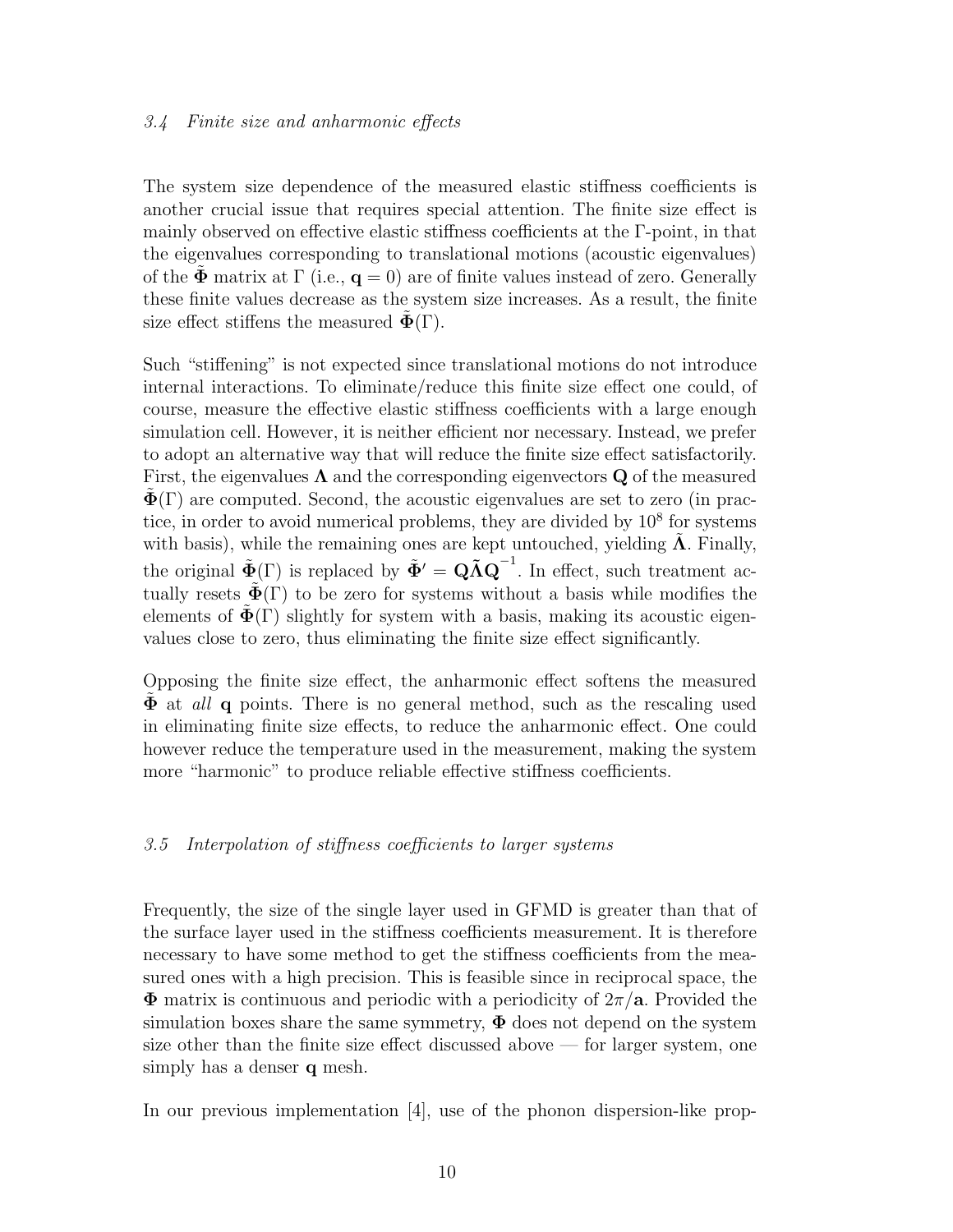erties of the stiffness coefficients were made. Although this method works in most situations it may be unfeasible to get all the symmetry allowed coefficients for each given system, in particular when several atoms are contained in the basis. Instead, one would like to have an interpolation scheme. In this regard, the bicubic spline interpolation method is a good choice. However, one difficulty is that the stiffness coefficient can have a cusp. Noticing that the cusp always lies at  $q = 0$  in the reciprocal space, we adopted a mixed scheme to perform the interpolation: bi-linear interpolation is employed for points in the immediate vicinity of  $q = 0$ , while bi-cubic interpolation is used for all other points where no cusp appears.

## 4 Applications

In this section, three test runs will be presented to demonstrate the validity and usage of the implemented fixes.

First, we take a simple cubic  $(2+1)$ -dimensional solid (we will integrate out the 1-dimension perpendicular to the interface leaving a 2-dimensional surface) as an example to measure its stiffness coefficients by FixGFC. While simple cubic solids are not very common in nature, they constitute good test systems as there is an analytical solution of the stiffness coefficients available. Saito[11] derived the exact Green's function for a simple cubic solids of lattice constant  $a = 1$  (reduced units are used in this example, i.e., the units of length, mass, and energy are taken as unity) with nearest and second-nearest harmonic interaction

$$
E = \frac{1}{2} \sum_{[i,j]} k_{ij} (r_{ij} - r_{ij}^0)^2,
$$
\n(18)

where  $k_{ij} = 1$ ,  $r_{ij}^0$  equals 1 and  $\sqrt{2}$  for nearest and second-nearest neighbor pair, respectively.  $[i, j]$  runs over all nearest and second-nearest neighbor pairs. A simple cubic lattice with size  $16 \times 16 \times 16$  was constructed, whose topmost layer was held fixed while the others were free to move. Periodic boundary condition was applied in the x and y (planar) directions. The system was then equilibrated at a temperature of 0.005 for 500,000 molecular dynamics steps. The time step was set to be 0.005. The Green's function of the bottom layer (surface atoms) was measured every 20 time steps during the following simulation procedure.

The diagonal components of the obtained stiffness coefficients along the major symmetry directions in the Brillouin zone are shown in Fig. 2. The analytic solution for a semi-infinite system by Saito[11] is also shown as lines. One observes that, first, the stiffness coefficients obtained are similar to phonondispersion curves. This is expected for a system without a basis. Secondly, because of the pure harmonic interactions, anharmonic effects are not observed.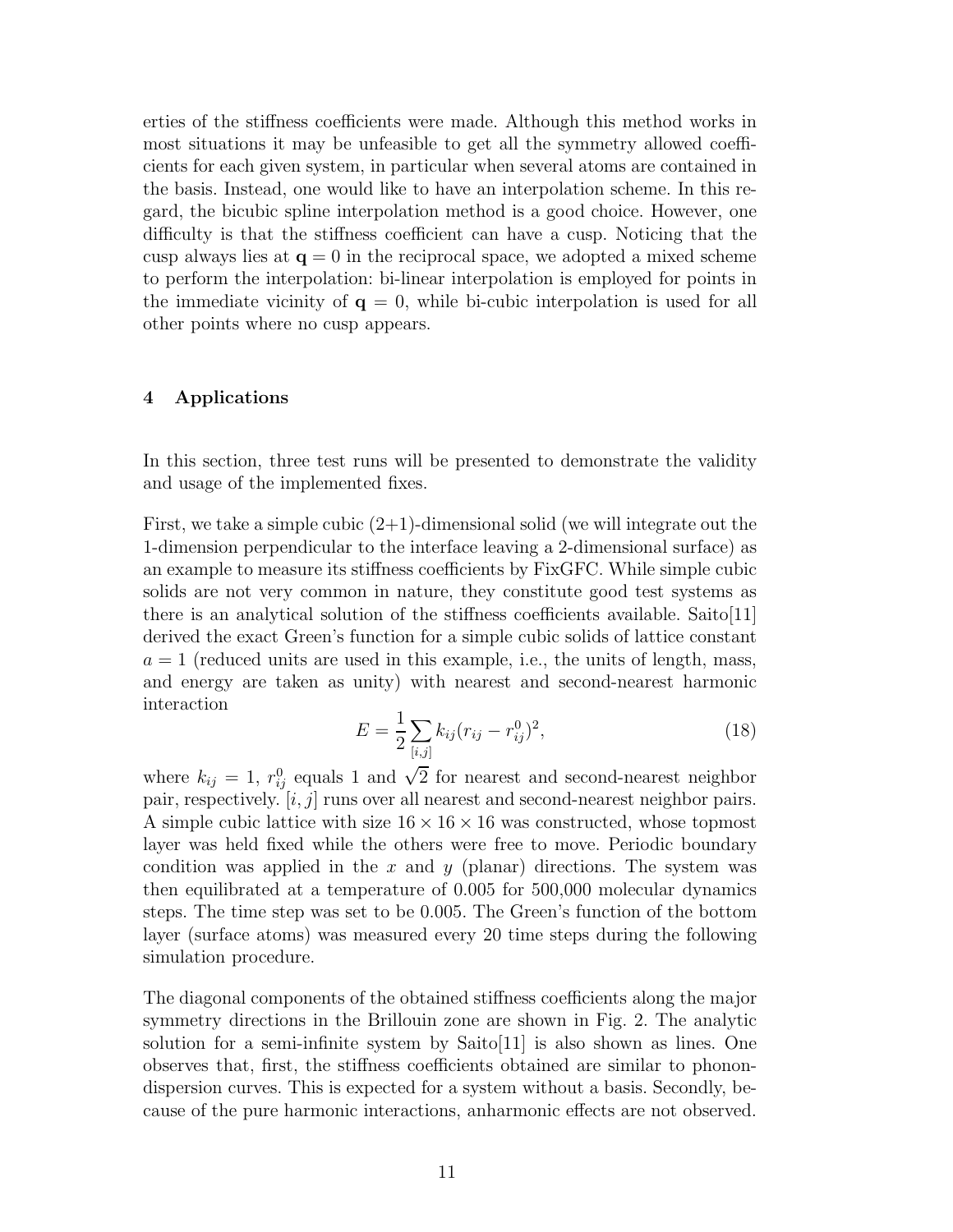

Fig. 2. Numerical (symbols) and analytical (Ref. [11], lines) results of the diagonal components of  $\tilde{\Phi}_{\alpha\beta}(\mathbf{q})$  for simple cubic crystal lattice along the major symmetry directions in the surface Brillouin zone. The inset shows a magnification of the vicinity of Γ-point.

However, finite-size effects are clearly seen. At the  $\Gamma$  point, the measured  $\tilde{\Phi}_{\alpha\beta}$ 's are of small but finite values, while the analytic solutions give exactly zero (see inset of Fig. 2). Thirdly, cusps are found for all diagonal components around the Γ-point. Last but not least, other than at the Γ point, the coefficients computed by FixGFC, based on the fluctuation-dissipation theorem, agree very well with the analytic ones. Similar agreement is also found in the off-diagonal components, which are not shown here. Such agreement confirms the feasibility of using the fluctuation-dissipation theorem to determine the stiffness coefficients, as well as the validity of the current implementation, FixGFC.

We now take a hexagonal lattice as another example to further illustrate the measurement of effective elastic stiffness coefficients, but for a  $(1+1)$  dimension system. Two models with sizes of  $16 \times 18$  and  $64 \times 74$ , respectively, were constructed, as in the previous case, with the topmost layer (actually, it is a line of atoms for our  $(1+1)$ -dimensional system) fixed and the others free. The interaction between atoms was described by a Lennard-Jones potential

$$
E = 4\epsilon \left[ \left(\frac{\sigma}{r}\right)^{12} - \left(\frac{\sigma}{r}\right)^6 \right], r < r_{\text{cutoff}} \tag{19}
$$

with  $\sigma = 1$ ,  $\epsilon = 1$  cutoff at 2.5. Figure 3 shows the elastic stiffness coefficients obtained as a function of wave number q. As expected the elastic stiffness coefficients have a periodicity of  $2\pi$  in the reciprocal space. The elastic stiffness coefficients, other than at the  $\Gamma$  point, do not show notable size-dependence. The finite size effect is clearly seen for  $\Phi(\Gamma)$ . However, after rescaling  $\Phi(\Gamma)$ ,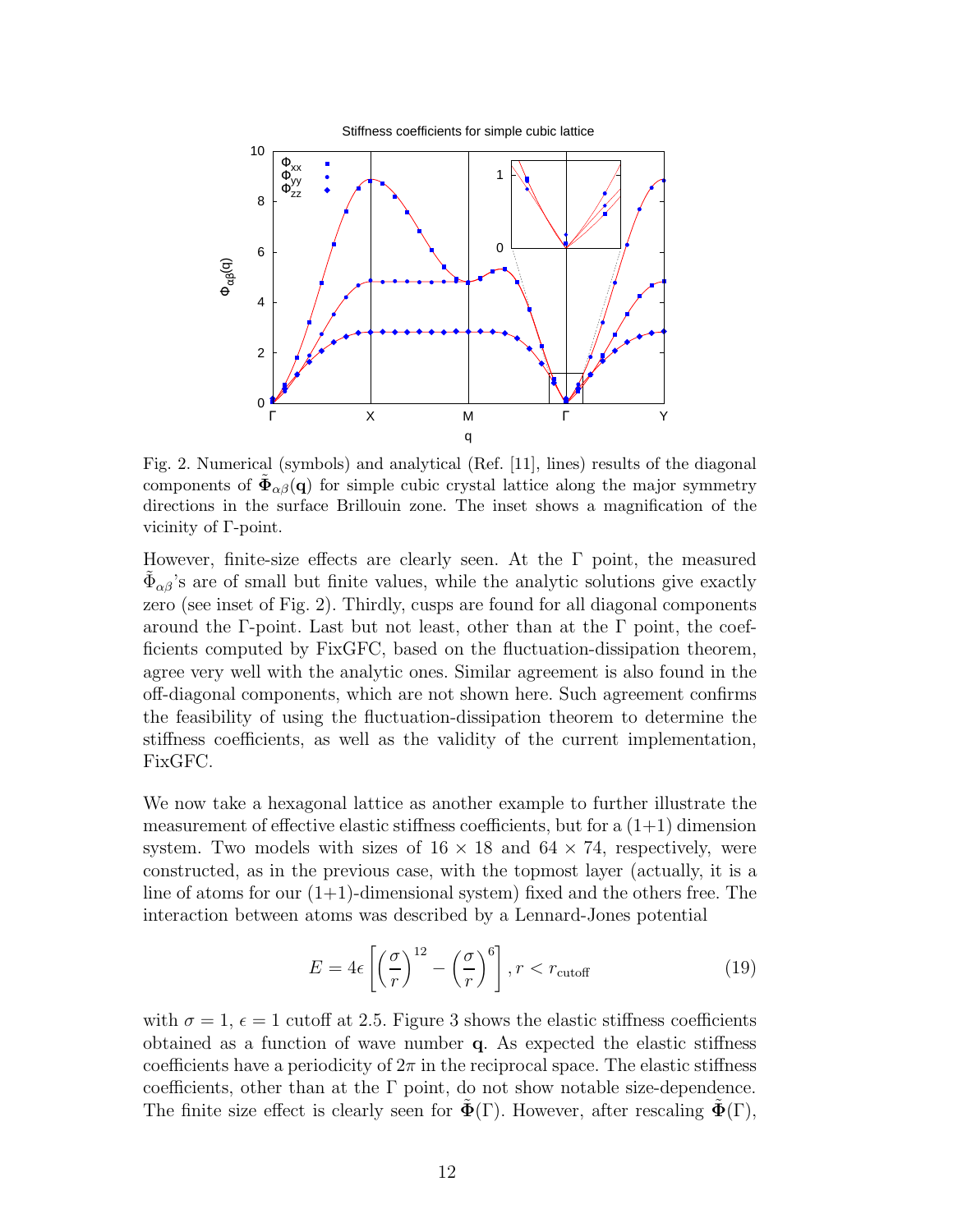

Fig. 3. Elastic stiffness coefficients for  $(1+1)$ -dimensional hexagonal lattice with Lennard-Jones interaction as a function of wave number q. Symbols are results computed by FixGFC for different system size; solid lines are results interpolated from those for system size of  $16 \times 18$ , after rescaling  $\Phi(\Gamma)$ . The inset is a magnification of the vicinity of Γ-point.

the interpolated data do not show notable finite size effects. Such observations give confidence in the reliability of the interpolated elastic stiffness coefficients.

The charm of GFMD lies in its potential to model real materials. As a third example, we take the (111) surface of Cu to illustrate one of the possible applications of GFMD, namely the indentation of a surface against an indenter.

Twenty Cu(111) layers (39.7 Å in thickness) with surface dimension of  $39.8 \times$  $40.9 \text{ Å}^2$  ( $9 \times 16$  unit surface cells) were modeled to measure the elastic stiffness coefficients. This is a typical case whose unit surface cell has a basis with two atoms. A full atom molecular dynamics simulation was run at 300K based on an embedded-atom-method (EAM) potential [15] and the elastic stiffness coefficients were measured by FixGFC on the bottom layer. The diagonal components of the obtained elastic stiffness coefficients are shown in Fig. 4. Unlike the primitive cell cases shown above, the relation between the stiffness coefficients and q vectors do not show phonon-dispersion-like curves anymore. The corresponding component for each basis atom, e.g.,  $\tilde{\Phi}_{11}$  and  $\tilde{\Phi}_{44}$ , coincide with each other. This is expected, as both basis atoms are identical. The anharmonic effect is clearly seen here. In the whole reciprocal space,  $\Phi$ 's measured at 300K are always smaller than those at 100K.

Secondly, another two  $Cu(111)$  models were constructed to simulate the indentation of a surface against a cylindrical indenter. The first one consists of  $18 \times 32$  unit surface cells  $(79.7 \times 81.8 \text{ Å}^2)$  with only one layer, which is subjected to GFMD, by invoking FixGFMD, based on the elastic stiffness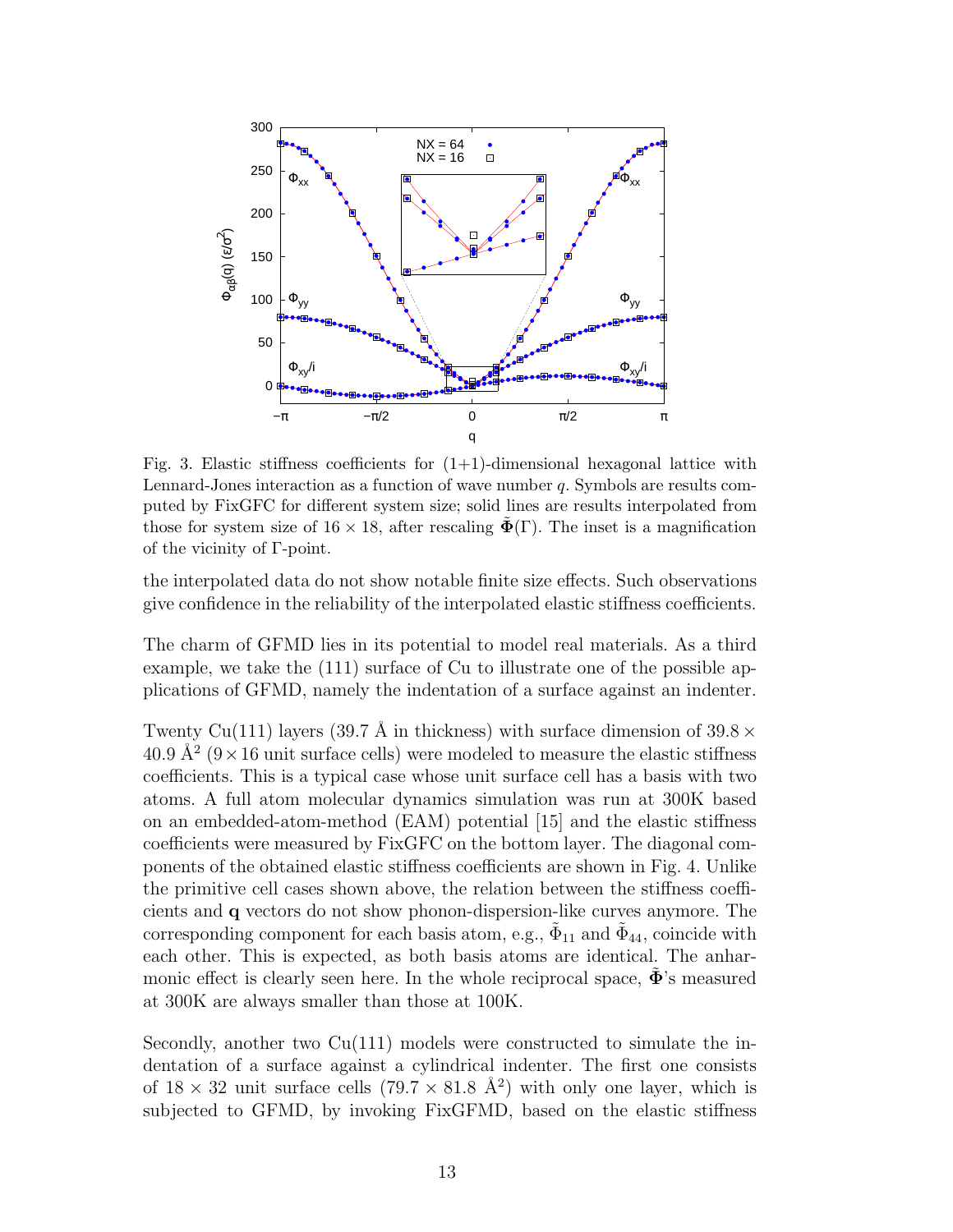

Fig. 4. Elastic stiffness coefficients based on embedded-atom-method potential for the (111) surface of FCC Cu with 2 atoms per unit surface cell, along the major symmetry directions in the Brillouin zone. Symbols and solid lines are results measured at 100K, while dotted lines are those measured at 300K.

coefficients obtained at 100K. The size of the surface layer is twice as long in both the  $x$  and  $y$  directions as that used in the FixGFC measurement, therefore interpolation of the elastic stiffness coefficients is necessary and performed. A cylindrical indenter was placed along the y direction underneath the surface layer, and an extra load of  $-0.01 \text{ eV/A}$  was applied to all atoms in the layer along the z direction. The second model consists of  $18 \times 32$  unit surface cells with 40 layers in the z direction  $(81.4 \text{ Å}$  in thickness). Full atom molecular dynamics simulation based on the EAM potential was carried out at 0K, with the same indenter placed and same amount of extra load applied to all atoms on the topmost layer (The extra load could also be added to the bottom layer, i.e., the layer that is in direct contact with the indenter. The same result would be obtained).

Fig. 5 compares the final positions of atoms in the layer that is in direct contact with the indenter as well as the normal pressure on these atoms exerted by the indenter from the full atom MD and GFMD. It is seen that both simulations agree quite well with each other, confirming that the GFMD can indeed reproduce the contact morphology/mechanics of the all-atom simulation.

Because of the coarse graining in the GFMD, the total number of atoms considered in the GFMD is significantly reduced — in the present case,  $1/40$ of the full-atom simulation. In turn, the total simulation time cost in GFMD is just about 2 seconds, while it is ∼ 4300 seconds for full atom MD. The saving in computational cost is really amazing.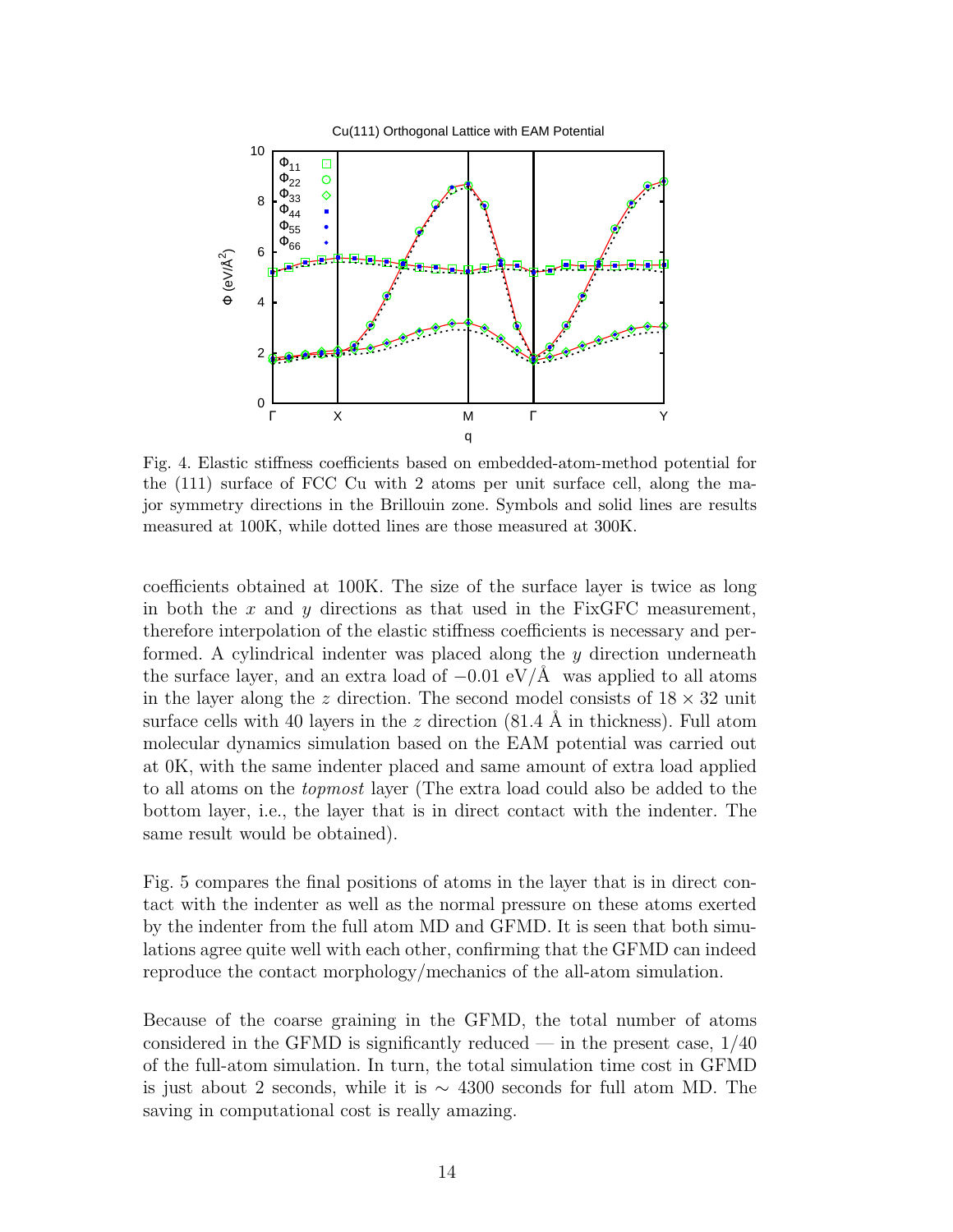

Fig. 5. Comparison of (a) the indentation shapes, (b) normal pressure exerted by the indenter, between full atom MD and Green's function MD for  $Cu(111)$  surface against a cylindrical indenter; view from the  $y$  direction. Only the bottom layer of the full-atom MD model is shown; the  $Z$  axis in (a) is enlarged by 100 times with respect to  $X$  for a better view.

#### 5 Summary

In summary, we present in this paper an implementation of the Green's function molecular dynamics, as an extension to the existing open-source classical molecular dynamics code LAMMPS. It is demonstrated that the implementation is capable of evaluating the elastic stiffness coefficients precisely based on the fluctuation-dissipation theorem, and that the subsequent Green's function molecular dynamics based on the obtained elastic stiffness coefficients can reproduce perfectly the contact morphology of the all-atom simulation, while the computation time is reduced considerably. The implementation of GFMD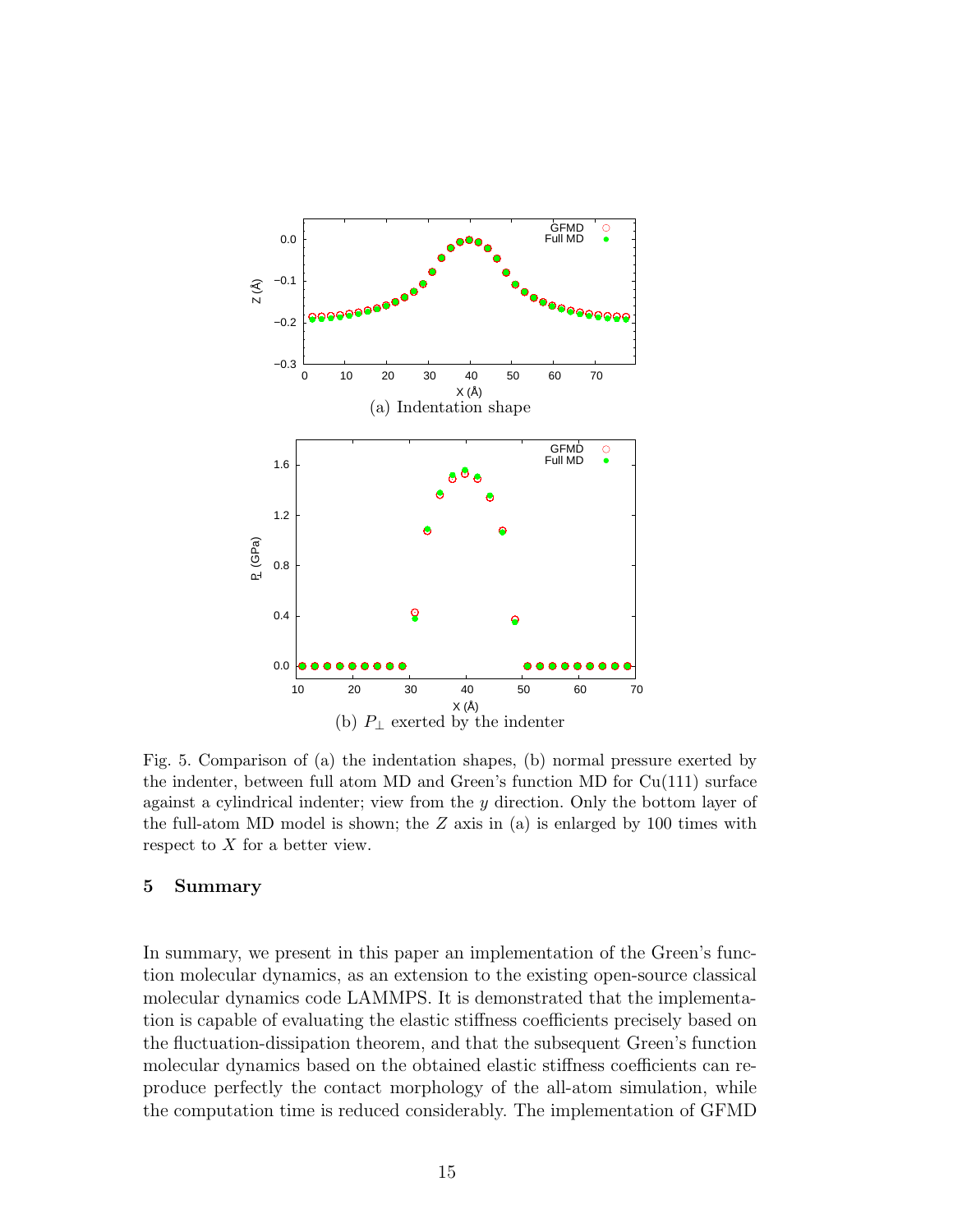thus enables one to study the contact mechanics of a surface within the elastic deformation region with high precision as well as low computational costs.

Acknowledgements. We thank Yue Qi from R&D, General Motors, Detroit for helpful discussions and SHARCNET for providing us with computing time. CD and MHM acknowledge financial support from General Motors of Canada, NSERC, and the Ministry of Energy of Ontario (PREA).

#### References

- [1] S. Hyun, L. Pei, J.-F. Molinari, and M. O. Robbins. Finite-element analysis of contact between elastic self-affine surfaces. *Phys. Rev. E*,  $70(2):026117$ , Aug 2004.
- [2] Shaobiao Cai and Bharat Bhushan. Wear, 259:1408–1423, 2005.
- [3] C. Yang, U. Tartaglino, and B. N. J. Persson. A multiscale molecular dynamics approach to contact mechanics. Eur. Phys. J. E,  $19:47-58$ ,  $2006$ .
- [4] Carlos Campañá and Martin H. Müser. Practical Green's function approach to the simulation of elastic semi-infinite solids. Physical Review B (Condensed Matter and Materials Physics), 74(7):075420, 2006.
- [5] Carlos Campañá, Martin H. Müser, Colin Denniston, Yue Qi, and Thomas A. Perry. Elucidating the contact mechanics of aluminum silicon surfaces with green's function molecular dynamics. Journal of Applied Physics, 102(11):113511, 2007.
- [6] R Kubo. *Rep. Prog. Phys.*, 29:255–284, 1966.
- [7] S. J. Plimpton. Fast parallel algorithms for short-range molecular dynamics. J. Comp. Phys., 117:1–19, 1995.
- [8] S. J. Plimpton, R. Pollock, and M. Stevens. Particle-mesh ewald and rrespa for parallel molecular dynamics simulation. In Proc of the Eighth SIAM Conference on Parallel Processing for Scientific Computing, Minneapolis, MN, 1997.
- [9] Large-scale Atomic/Molecular Massively Parallel Simulator, LAMMPS, available at: http://lammps.sandia.gov.
- [10] Hideaki Uemura, Yukio Saito, and Makio Uwaha. Equilibrium morphology in two-dimensional heteroepitaxy on an elastic substrate. Journal of the Physical Society of Japan, 72(11):2856–2865, 2003.
- [11] Yukio Saito. Elastic lattice Green's function in three dimensions. Journal of the Physical Society of Japan, 73(7):1816–1826, 2004.